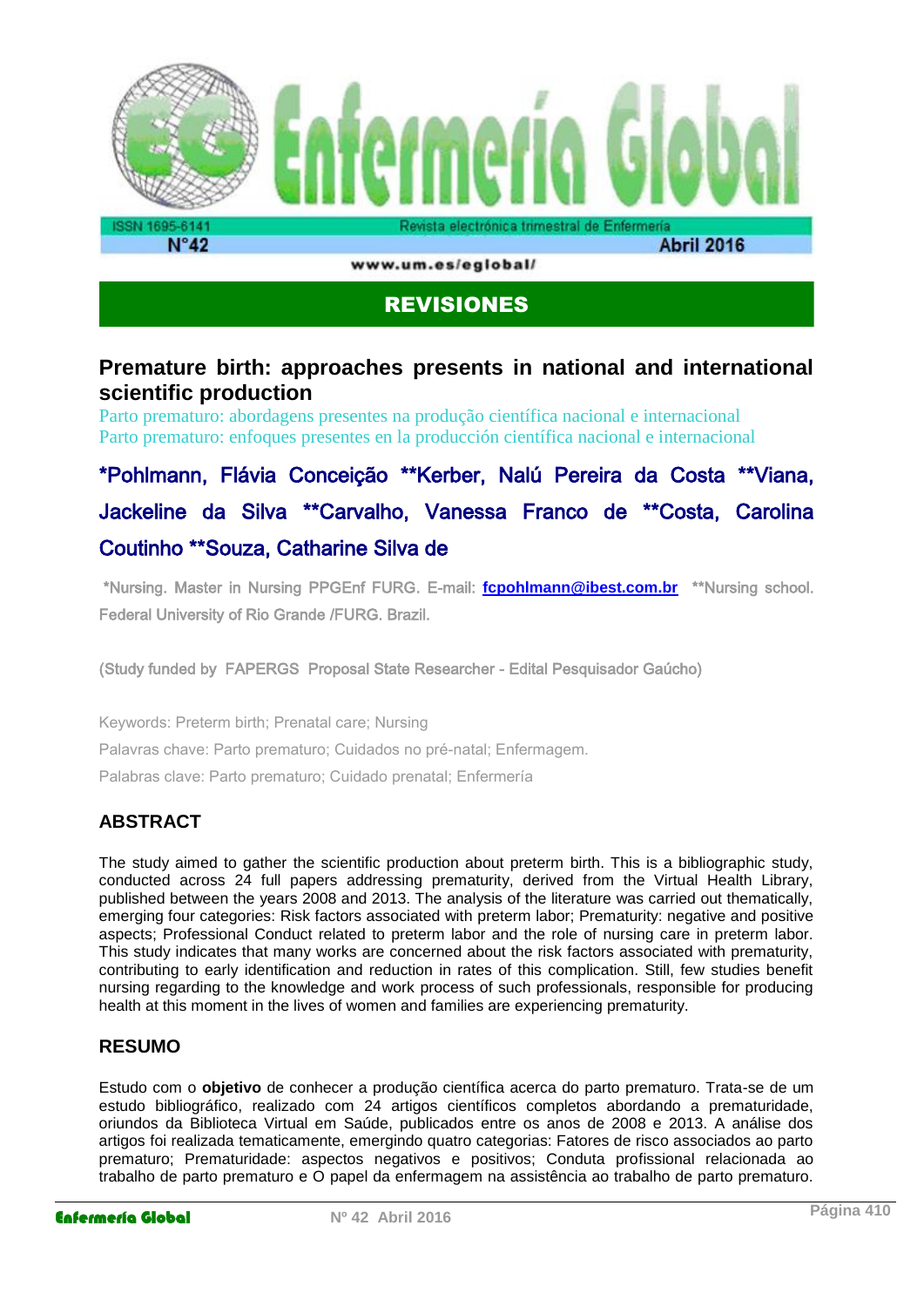Este estudo aponta que muitas pesquisas estão preocupadas com os fatores de risco relacionados à prematuridade, contribuindo para a identificação precoce e redução nos índices desta complicação. Ainda, percebe-se que poucos estudos trazem contribuições para enfermagem, deixando de contribuir para o conhecimento e processo de trabalho desses profissionais, também responsáveis por produzir saúde neste momento da vida de mulheres e famílias que vivenciam a prematuridade.

#### **RESUMEN**

**Objetivo** del estudio fue conocer la producción científica sobre el parto prematuro. Se trata de un estudio bibliográfico, realizado con 24 trabajos completos que abordan la prematuridad, derivado de la Biblioteca Virtual en Salud, publicados entre los años 2008 y 2013. El análisis de la literatura se llevó a cabo temáticamente, emergiendo cuatro categorías: factores de riesgo asociados al parto prematuro, nacimiento prematuro: Aspectos positivos y negativos; conducta profesional relacionada con el parto prematuro y el papel de la atención de enfermería en el trabajo de parto prematuro. Este estudio indica que muchos investigadores están preocupados por los factores de riesgo asociados con la prematuridad, lo que contribuye a la identificación temprana y a la reducción de las tasas de esta complicación. Aún así, son pocos los estudios que brindan contribuciones a la enfermería, dejando de contribuir al conocimiento y proceso de trabajo de estos profesionales, también responsables de producir salud en este momento de la vida de mujeres y familias que viven la prematuridad.

#### **INTRODUCTION**

.

Premature birth (*parto prematuro, PP)* is defined by the occurrence of birth before term, that is, children born before fetal maturity, period before the 37th pregnancy week<sup>1</sup>

Although obstetrics has come a long way, prematurity has still been a challenge to public health, due to its mortality and neonatal morbidity. Regarding to the newborn babies (*recém-nascidos* RN), when they manage to survive premature birth, they are cause of great concern to health services as well as families for the damages which might stem from this birth.<sup>2</sup>

Reality of prematurity in Brazil accounts for the "10<sup>th</sup> position among the countries responsible for 60 per cent of premature births in the world and there might have been 250 thousand premature births or more in 2010"  $3$  . It hasn't been confirmed by Brazilian governmental authorities yet.

In the state of Rio Grande do Sul, according to data from the Health Ministry (*Ministério da Saúde* -MS), prematurity accounted for 8,5% of births in 2004, at the highest level of prematurity among the other Brazilian states. In 2008, it rose to 9,2% of births, as the highest rate in the last 10 years. In the city of Rio Grande, the preliminary figure of premature births, also in the year 2008, was at 6,7%.<sup>4,5</sup>

It urges to prepare the health system to meet the needs of the pregnant women to change the present situation. Professionals must be attentive to prenatal care, once it is highly important in early identification of risk factors for the expectants and the proper intervention.

In order to fight prematurity in Brazil, the Health Ministry updated, in 2012, the Technical Manual on High Risk Pregnancies which provides guidelines for professionals and shows the main risk factors for premature birth. Among the factors which may trigger premature birth are the ones of psychological and social nature, such as lack of prenatal care, in addition to behavioral aspects comprising: increased physical activity, smoking, cocaine use, situations of distress and trauma.  $<sup>6</sup>$ </sup>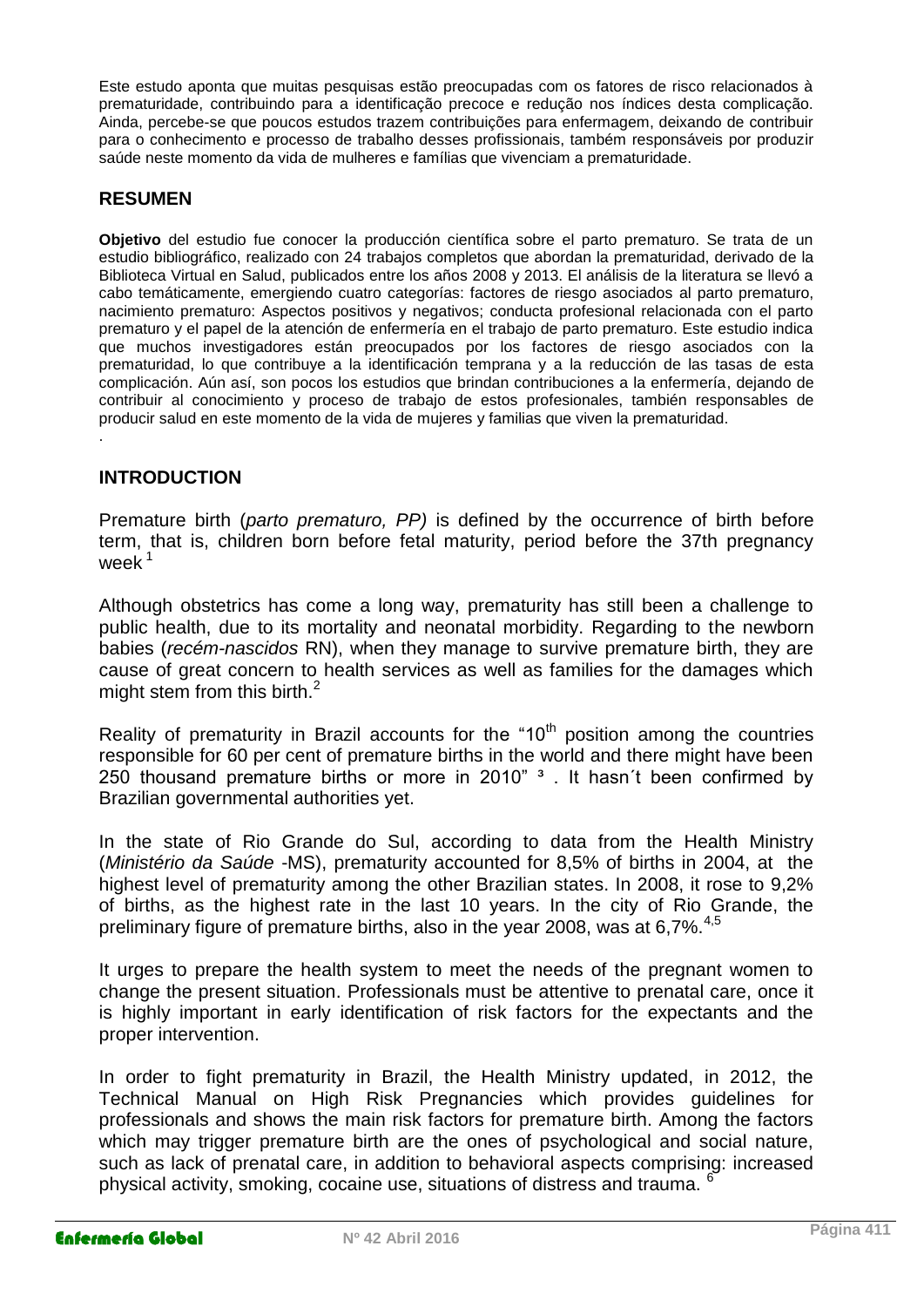Moreover, there might appear factors of physiological order such as: previous premature labor, history of one or more miscarriages in the second trimester, pregnancy in the extremes of pregnancy ages, maternal complications (clinical or obstetric ones), multiple pregnancy, congenital anomalies, polyhydramnio, and premature rupture of membranes, placental abruption, and maternal infections, among others. A number of results have proved to be positive regarding to early identification and treatment of both genital and urinary infections in pregnant women, as well as adaptability of the pregnant woman to the necessary care for the satisfactory handling of premature labor.<sup>6</sup>

From what has been mentioned above, taking into account the high rates of premature birth in the Brazilian reality, this study aimed to learn more about the subject, identifying the different approaches taken to it in the scientific production, in order to provide elements to guide actions in the part of health services. Thus, finding out about the national and international scientific production regarding premature birth was the primary goal.

## **METHODOLOGY**

It consists of an integrative review, chosen on account of the fact that this method enables to summarize studies which have been concluded and reach conclusions from a subject of interest.<sup>7</sup>

The study was developed in the Virtual Library in Health, in the database of International Literature on Health Sciences – MEDLINE and Latin American and Caribbean Health Sciences – LILACS, applying the key word Premature Birth, on May 6th, 2013. Inclusion criteria were as follows: papers from scientific investigation with full text available, main subject Premature Labor, Premature Birth and Premature, from 2008 to 2013, in English, Portuguese or Spanish. It retrieved reference to 71 articles as available for analysis.

However, several titles were not available in the virtual environment, even though it was stated as a limiting factor and, after the first analysis, other articles which did not meet our standards were excluded as the search results retrieved the newly born, excluding the mother-baby binomial in the composition of the text, as well as some repetitive articles. Finally, the final sample for more detailed analysis was made of 24 articles.

For the presentation of the results, a thematic analysis of the articles in the sample was developed, they were gathered by similarities in approach and results found, where it was possible to come up with four categories: Risk factors associated to premature birth; Prematurity: negative and positive aspects; Professional attitude to the premature labor and The Role of Nursing in assisting premature labor.

# **RESULTS**

The following integrative review is made up of 24 scientific productions (Table 1). From which, 15 were indexed at MEDLINE and nine at LILACS. In the national database, the articles with publications regarding the theme under study were: Nursing School Periodical of University of São Paulo -Revista da Escola de Enfermagem da Universidade de São Paulo - , Brazilian Periodical on Nursing -Revista Brasileira de Enfermagem – REBEn, State Periodical on Nursing - Revista Gaúcha de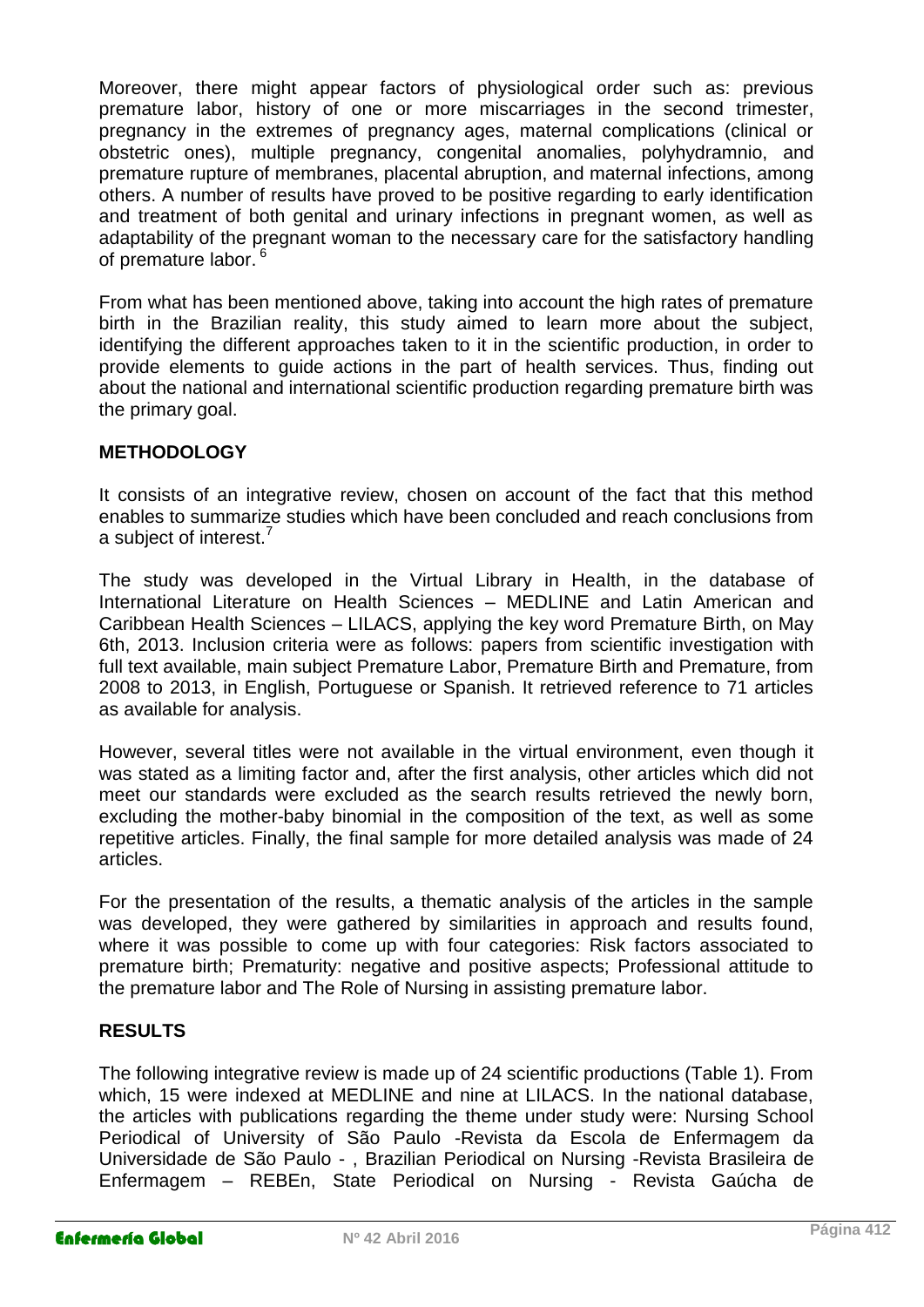Enfermagem, Nursing Periodical of Anna Nery School - Revista de Enfermagem da Escola Anna Nery, Nursing Periodical from Minas Gerais - Revista Mineira de Enfermagem- REME and Science, Care and Health Periodical - Revista Ciência Cuidado e Saúde.

Regarding to the articles analyzed in the last five years, the highest occurrence of publications were in 2011 with 07 articles, next to 2009, with 06 articles, 2008 with 05 articles and, lastly, 2010 and 2012 with 03 publications each. As for the languages of the articles, most of them were in English, with 15 articles, then Portuguese with 08 publications and in Spanish there was 01 publication. It is important to point out that up to the moment of the bibliographic survey, in 2013, there had not been published any article involving the subject of this investigation.

|           |                                                                                                                                                                                                                                    | <b>Table</b> $T -$ Anticles compositing the sample of scientific production on prematurity                           |                                               |                                                                                            |
|-----------|------------------------------------------------------------------------------------------------------------------------------------------------------------------------------------------------------------------------------------|----------------------------------------------------------------------------------------------------------------------|-----------------------------------------------|--------------------------------------------------------------------------------------------|
| <b>No</b> | Article                                                                                                                                                                                                                            | Author                                                                                                               |                                               | <b>Material</b>                                                                            |
|           |                                                                                                                                                                                                                                    |                                                                                                                      | е<br>a                                        |                                                                                            |
|           |                                                                                                                                                                                                                                    |                                                                                                                      |                                               |                                                                                            |
| 01        | parturient<br>to<br>the<br>hypertensive<br>syndromes<br>in<br>and<br>pregnancy<br>premature<br>birth.<br>(Significados<br>atribuídos<br>por<br>puerpéreas<br>ás<br>síndromes<br>hipertensivas<br>da<br>gravidez<br>e<br>nascimento | Meanings given by SOUZA, N. L; ARAÚJO, A. C. P. F.;<br>COSTA, I. C. C.                                               | 2<br>0<br>1                                   | Rev. Esc. Enferm<br>USP, v.45,<br>n.6.<br>p.1285-1290,<br>2011.                            |
| 02        | prematuro.)<br>Supporting parents'<br>decision<br>making<br>surrounding<br>the<br>anticipated birth of<br>extremely<br>an<br>premature infant.                                                                                     | MORO, T.<br>$T$ .;<br>KAVANAUGH, K.;<br>SAVAGE, T.A.; REYES, M.; WYDRA, M.                                           | 2<br>0<br>9                                   | J Perinat Neonatal<br>0   Nurs, v. $23, n.2$ ,<br>p.159-170, apr/jun,<br>2009.             |
| 03        | Representation<br>the<br>mothers<br>on<br>hospitalization of a<br>premature child.                                                                                                                                                 | of SOUZA, N. L.; ARAÚJO, A. C. P. F.;<br>COSTA, I. C. C.; CARVALHO, J. B. L.;<br>SILVA, M. L. C.                     | 0 <sup>1</sup><br>$\Omega$<br>9               | 2 Rev Bras Enferm,<br>Brasília, v.62, n.5,<br>p.729-733, set/out,<br>Brasília, 2009.       |
| 04        | <b>Risk</b><br>factors<br>prematurity in<br>a<br>public maternity in<br>Imperatriz<br>MA<br>$\overline{\phantom{m}}$<br>(Fatores de<br>risco<br>maternos<br>para<br>prematuridade<br>em                                            | from $ $ ALMEIDA, A. C.; JESUS, A. C. P.; LIMA,<br>the mother for the $ P.F.T.$ ; ARAÚJO, M. F. M.; ARAÚJO, T.<br>M. | $\vert$ 2<br>0 <sup>1</sup><br>$\overline{2}$ | Gaúcha<br>Rev.<br>Enferm, v.33, n.2:<br>p.86-94,<br>junho<br>2012-Porto Alegre<br>$(RS)$ . |

| <b>Table 1</b> – Articles composing the sample of scientific production on prematurity |  |
|----------------------------------------------------------------------------------------|--|
|----------------------------------------------------------------------------------------|--|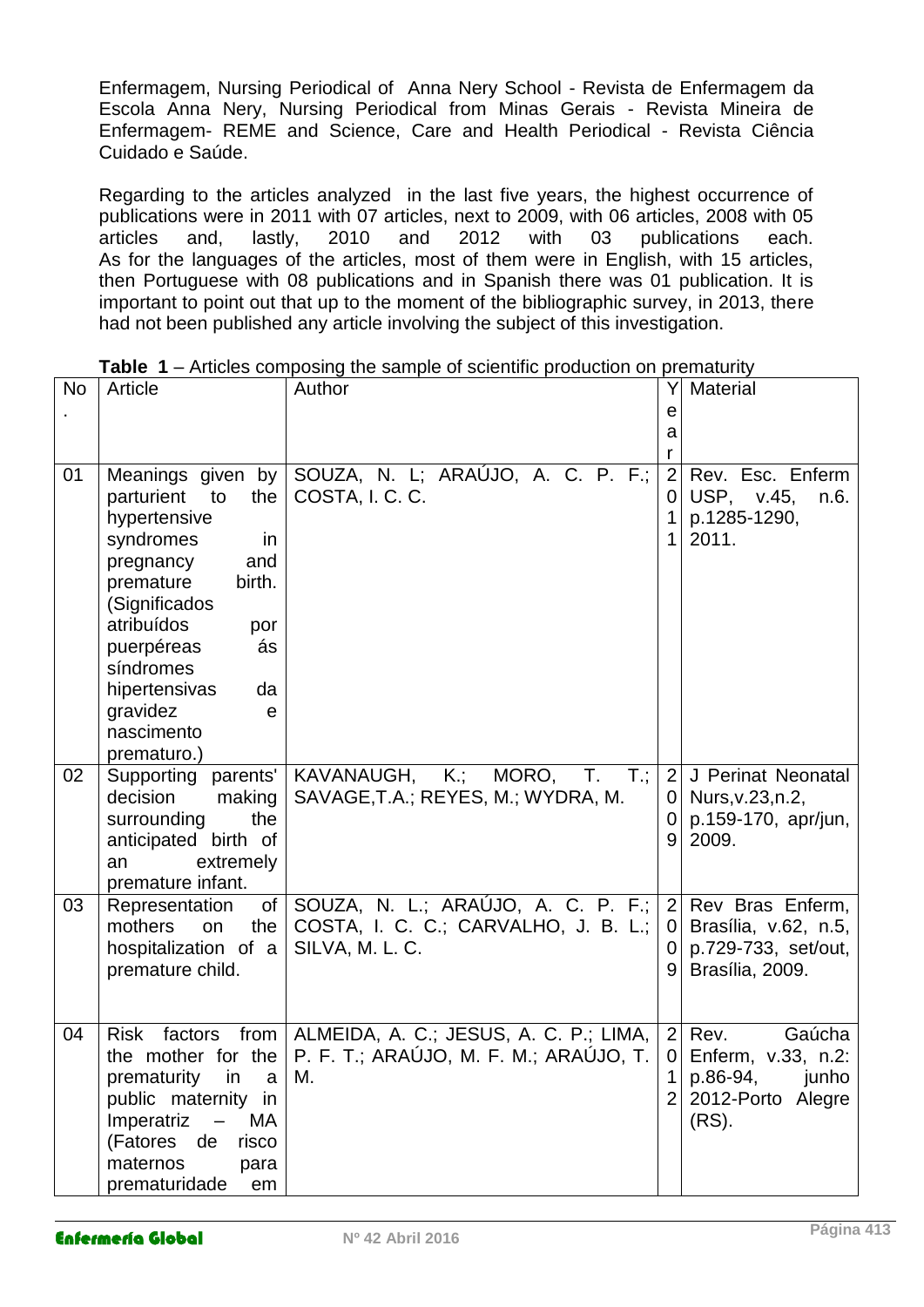|    | maternidade<br>uma<br>pública<br>de                                                                                                                                                                                                        |                                                                                                                                       |                                                         |                                                                                         |
|----|--------------------------------------------------------------------------------------------------------------------------------------------------------------------------------------------------------------------------------------------|---------------------------------------------------------------------------------------------------------------------------------------|---------------------------------------------------------|-----------------------------------------------------------------------------------------|
| 05 | Imperatriz-MA.)<br><b>Risk</b><br>factors<br>in<br>prematurity<br>documental survey<br>(Fatores de<br>risco<br>para prematuridade:<br>pesquisa<br>documental.)                                                                             | RAMOS, H. A. C.; CUMAN, R. K. N.                                                                                                      | $\overline{2}$<br>$\overline{0}$<br>0<br>9              | Esc<br>Anna<br><b>Nery</b><br>Rev Enferm, v.13<br>,n.2<br>p.297-<br>304, abr/jun, 2009. |
| 06 | Effect of parity on<br>maternal<br>and<br>outcomes<br>neonatal<br>in twin gestations.                                                                                                                                                      | HANNOUN, A.; USTA, I. M.; AWWAD, J.;<br>MOUKALLED, D.; YAHYA, F.; JURDI, A.;<br>NASSAR, A. H.                                         | $\overline{2}$<br>0<br>1<br>$\overline{2}$              | Acta<br><b>Obstet</b><br>Scand,<br>Gynecol<br>v.91, n.1, p.117-<br>121, jan, 2012.      |
| 07 | <b>Effects</b><br>0f<br>a<br>training<br>relaxation<br>program<br>on<br>immediate<br>and<br>prolonged<br>stress<br>responses<br>in.<br>women with preterm<br>labor.                                                                        | CHUANG, L. L.; LIN, L. C.; CHENG, P, J.;<br>CHEN, C. H.; WU, S. C.; CHANG, C.L.                                                       | $\overline{2}$<br>0<br>1<br>$\overline{2}$              | Journal<br>0f<br>Advanced Nursing,<br>v.68, n.1, p.170-<br>180, 2012.                   |
| 08 | By psychosocial risk<br>factors for preterm<br>birth<br>and<br>postpartum<br>emotional<br>well-<br>being:<br>case-<br>a<br>control<br>study<br>on<br>Turkish<br>women<br>without<br>chronic<br>illnesses.                                  | OSKAY, I. G. U.; BEIJI, N. K.                                                                                                         | 2<br>$\overline{0}$<br>1<br>1                           | J Clin Nurs, v. 20, n.<br>$(5-6)$ , p.653-665,<br>mar, 2011.                            |
| 09 | Preterm<br>prevention:<br>a<br>mandate<br>for<br>psychosocial<br>assessment.                                                                                                                                                               | birth   LEDERMAN, R.P.                                                                                                                | 2<br>0<br>1                                             | <b>Issues Ment Health</b><br>Nurs, v.32, n.3,<br>p.163-169, 2011.                       |
| 10 | individual<br><b>Does</b><br>implemented<br>room<br>family-centered care<br>contribute<br>to<br>mother-infant<br>interaction<br>in.<br>preterm<br>deliveries<br>necessitating<br>intensive<br>neonatal<br>unit<br>care<br>hospitalization? | ERDEVE, O.; ARSAN, S.; CARPOLAT, F.<br>E.; ERTEM, I. O.; KARAGOL, B. S.;<br>ATASAY, B.; YOURDAKOK,<br>M.;<br>TEKINALP, G.; TURMEN, T. | $\overline{2}$<br>$\overline{0}$<br>$\overline{0}$<br>9 | Obstetrícia<br>J<br>Saúde da Mulher,<br>$v.54$ , n.1, p. 8-17,<br>2009.                 |
| 11 | interaction<br>The<br>chronic<br>between<br>stress<br>and                                                                                                                                                                                  | GWEN LATENDRESSE, C. N. M.                                                                                                            | $\overline{2}$<br>0                                     | Midwifery<br>J<br>Women's<br>health,<br>$p.8-17,$<br>0 v.54, n.1,                       |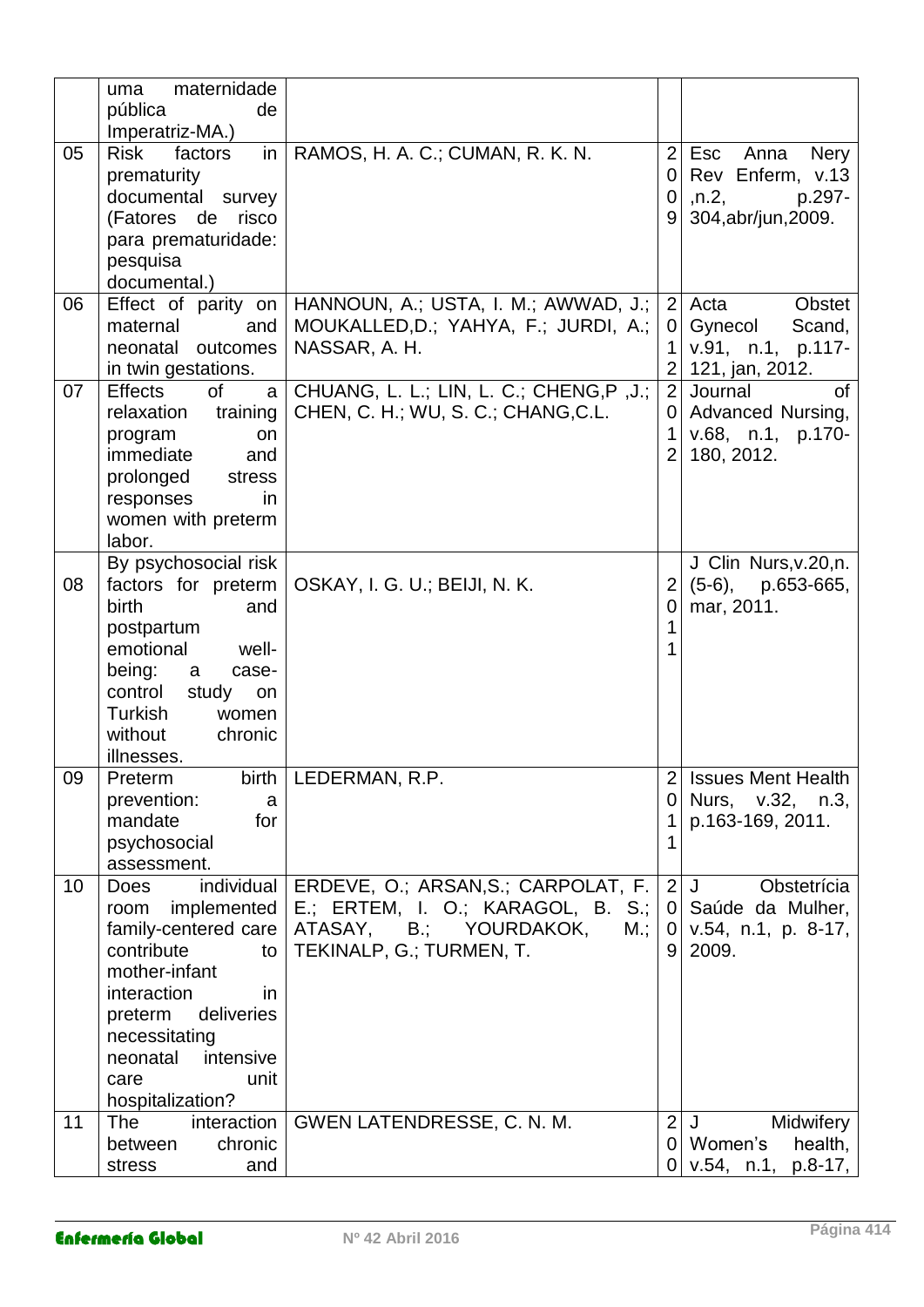|    | pregnancy: preterm<br>birth<br>from<br>a<br>biobehavioral<br>perspective.                                                                                                                                                                                                   |                                                                 |                                            | 9 2009.                                                                                      |
|----|-----------------------------------------------------------------------------------------------------------------------------------------------------------------------------------------------------------------------------------------------------------------------------|-----------------------------------------------------------------|--------------------------------------------|----------------------------------------------------------------------------------------------|
| 12 | Demographic,<br>clinical<br>and<br>occupational<br>characteristics<br>associated<br>with<br>early<br>0f<br>onset<br>delivery:<br>findings<br>the<br><b>Duke</b><br>from<br>Health and<br>Safety<br>Surveillance<br>System, 2001-2004.                                       | SCHOENFISCH, A.L.; DEMENT, J. M.;<br>RODRIGUEZ ACOSTA R.L.      | $\overline{2}$<br>0<br>$\mathbf 0$<br>8    | Am J Ind Med,<br>v.51, n.12, p.911-<br>922, dec, 2008.                                       |
| 13 | Symptoms<br>described by African<br>American<br>women<br>evaluated<br>for<br>preterm labor.                                                                                                                                                                                 | STRINGER,<br>M.;<br>GENNARO, S.;<br>DEATRICK, J. A.; FOUNDS, S. | $\overline{2}$<br>01<br>0<br>8             | J Obstet. Gynecol<br>Neonatal<br>Nurs,<br>p.196-<br>v.37, n.2,<br>Marc-Apr,<br>202,<br>2008. |
| 14 | Early weeks after<br>premature birth as<br>experienced<br>by<br>Latina<br>adolescent<br>mothers.                                                                                                                                                                            | NEU, M.; ROBINSON, J.                                           | $\overline{2}$<br>$\overline{0}$<br>0<br>8 | MCN Am J Matern<br>Child Nurs, v.33,<br>n.3, May/Jun, 2008.                                  |
| 15 | Visíon<br>de<br>las<br>madres en cuidado<br>del hijo premature<br>en el hogar/View of<br>mothers in care of<br>premature babies at<br>home.                                                                                                                                 | LÓPEZ, N. C.; RODRIGUEZ, L. M.                                  | $\overline{2}$<br>$\overline{0}$<br>1      | Enferm,<br>Av<br>n.1,<br>p.120-129, 2011.                                                    |
| 16 | Characteristics<br>of l<br>social<br>support<br>associated<br>to<br>prematurity<br>in<br>puerperians<br>at<br>deprived<br>areas.<br>(Características<br>do<br>apoio<br>social<br>associados<br>à<br>prematuridade<br>em<br>população<br>de<br>puérperas de baixa<br>renda.) | GUIMARÃES, E. C.; MELO, E. C. P.                                | 2<br>0<br>1<br>1                           | Esc.<br>Anna Nery,<br>(impr.), v.15, n.1,<br>$p.54-61,$<br>Jan/Mar,<br>2011.                 |
| 17 | Premature birth of<br>adolescents:<br>influence of social,<br>demographic<br>and<br>reproductive factors,<br>Espírito<br>Santo,                                                                                                                                             | NADER, P. R. A.; COSME, L. A.                                   | $\overline{2}$<br>$\overline{0}$<br>1<br>0 | Anna<br>Esc<br>Nery,<br>Rev. Enfermagem,<br>v.14, n.2, p.338-<br>345, abr/jun, 2010.         |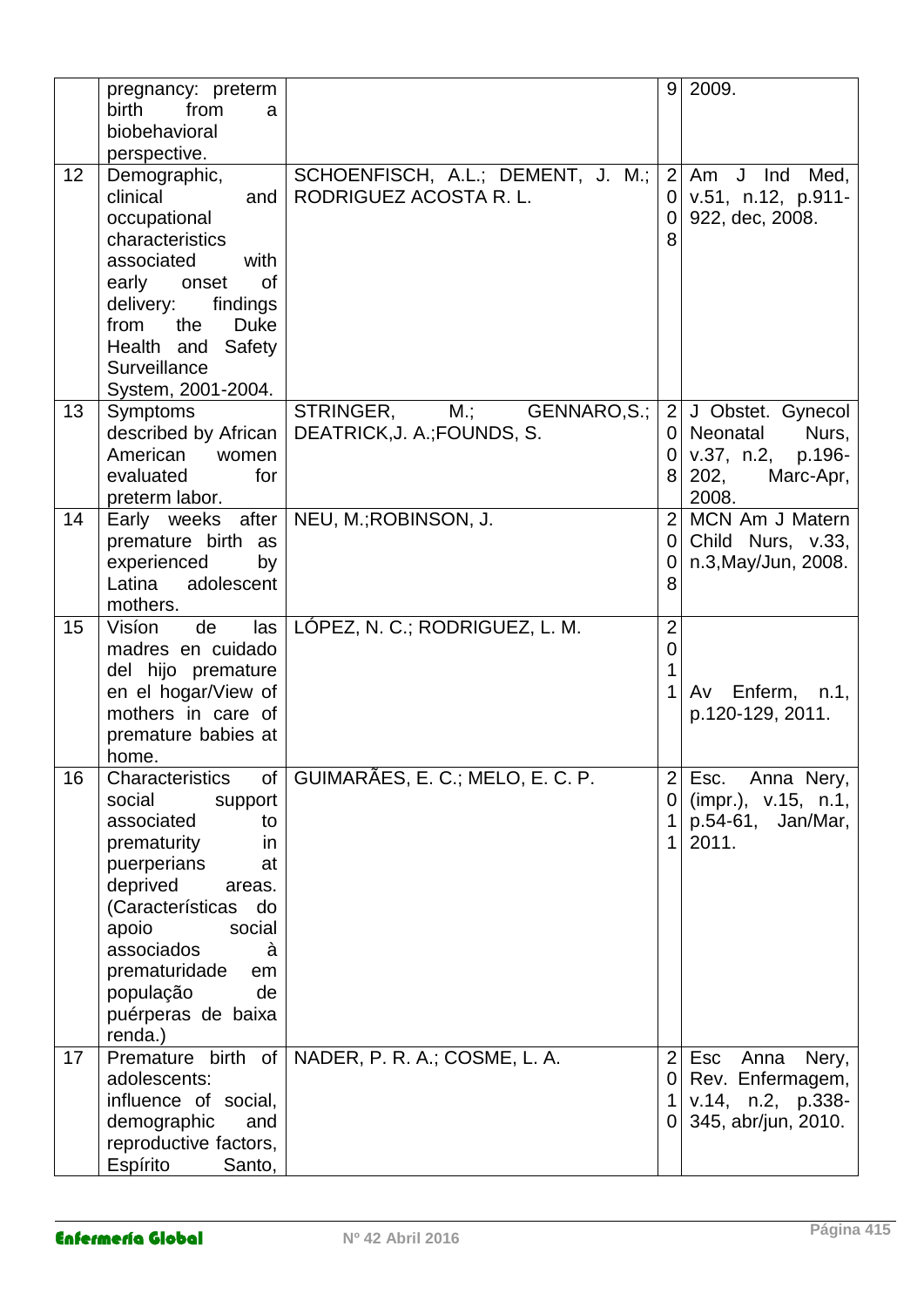|    | 2007.<br>(Parto<br>de<br>prematuro<br>adolescentes:<br>influência de fatores<br>sociodemograficos<br>reprodutivos,<br>e<br>Espírito<br>Santo,<br>2007.                                                                                 |                                                                                                                      |                                            |                                                                                             |
|----|----------------------------------------------------------------------------------------------------------------------------------------------------------------------------------------------------------------------------------------|----------------------------------------------------------------------------------------------------------------------|--------------------------------------------|---------------------------------------------------------------------------------------------|
| 18 | Mother<br>and<br>child<br>premature<br>conditions:<br>living<br>pondering over the<br>difficulties<br>of such<br>(Vivência<br>care.<br>maternal com o filho<br>prematuro:<br>refletindo sobre as<br>dificuldades<br>desse<br>cuidado.) | SOUZA, LIMA, N.; ARAÚJO, A. C. P. F.;<br>COSTA, I. C. C.; MEDEIROS, JUNIOR, A.;<br>ACCIOLY, JUNIOR, H.               | $\overline{2}$<br>0<br>1<br>$\Omega$       | Reme-Rev.<br>Min.<br>Enferm., v.14, n.2,<br>p.159-165, abr/jun,<br>2010.                    |
| 19 | Inhibition of preterm<br>labor:<br>experiences<br>of women. (Inibição<br>do trabalho de parto<br>pré-termo: vivência<br>de mulheres.)                                                                                                  | CARVALHO,<br><b>B.</b><br>$R$ .:<br><b>MELO</b><br>$C$ .;<br>BRUGGEMANN, O. M.; GARCIA, O. R.<br>Z.; KOETTKER, J. G. | 2 <sup>1</sup><br>0<br>0<br>9              | Cuid.<br>Cienc.<br>Saúde, v.8, n.4,<br>p.540-547,<br>out/dez, 2009.                         |
| 20 | Emotional<br>Οf<br>responses<br>mothers<br><b>of</b><br>late-<br>preterm<br>and<br>term<br>infants.                                                                                                                                    | BRANDON, D. H.; TULLY, K. P.; SILVA,<br>S. G.; MALCOLM, W. F.; MURTHA, A. P.;<br>TURNER, B. S.; HOLDITCH, DAVIS, D.  | $\overline{2}$<br>0<br>1<br>1              | J. Obstet Gynecol<br>Neonatal<br>Nurs,<br>v.40, n.6,<br>p.719-<br>731,<br>Nov/Feb,<br>2011. |
| 21 | Perinatal care at the<br>limit<br>of<br>viability<br>between 22 and 26<br>completed weeks of<br>gestation<br>in.<br>Switzerland.2011<br>revision of the Swiss<br>recommendations.                                                      | BERGER,<br>T.M.;<br>BERNET,<br>V:<br>EL<br>ALAMA, S.et al.                                                           | $\overline{2}$<br>0<br>1                   | Swiss Med Wkly,<br>v.18, n.141, p.132-<br>8, Oct, 2011.                                     |
| 22 | Antepartum bed rest<br>for<br>pregnancy<br>complications:<br>efficacy and safety<br>for<br>preventing<br>preterm birth.                                                                                                                | JUDITH, A. M.                                                                                                        | $\overline{2}$<br>0<br>$\mathbf 1$<br>0    | <b>Biological</b><br>Research<br>for<br>Nursing,<br>v.12,<br>n.2:p.106-124,<br>2010.        |
| 23 | The experience of<br>Thai women facing<br>the onset of preterm<br>labor.                                                                                                                                                               | RATTASUMPUM, P.; RAINES, D. A.                                                                                       | $\overline{2}$<br>0<br>0<br>8              | MCN An J Matern<br>Child Nurs, v.33,<br>p.302-306,<br>n.5,<br>Sep/Oct, 2008.                |
| 24 | <b>Stress</b><br>preterm<br>and<br>birth<br>and<br>labor<br>in<br>Black women.                                                                                                                                                         | GENNARO, S.; SHULTS, J.; GARRY, D. J.                                                                                | $\overline{2}$<br>0<br>0<br>8 <sup>1</sup> | J.Obstet<br>Gynecol<br>Neonatal Nurs, v.37,<br>p:538-545,<br>n.5,<br>Sep/Oct, 2008.         |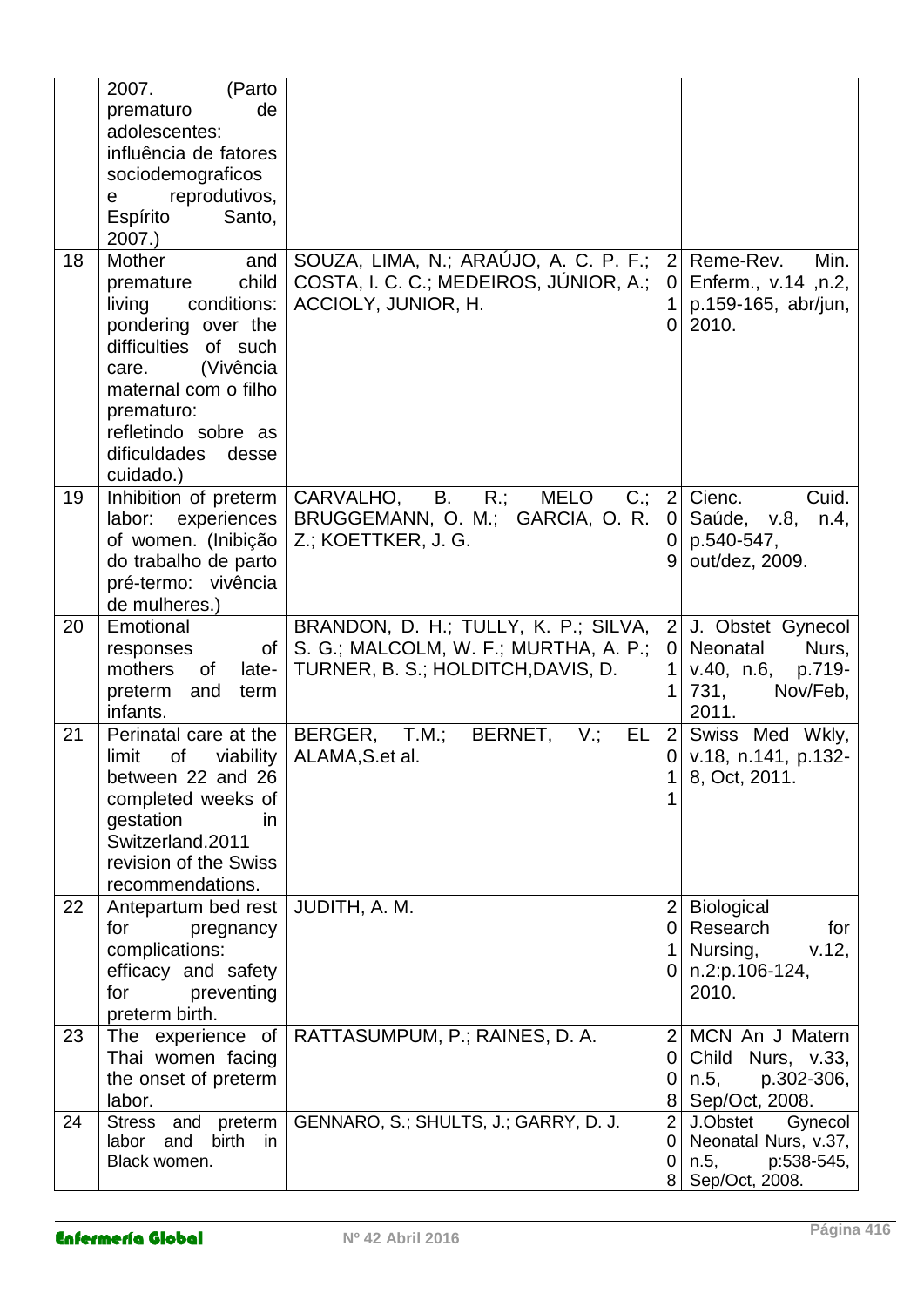According to this survey, from a total of 24 studies on premature birth, 11 of them focus on risk factors as part of their development or considerations. The remaining works consider the representations and feelings involved in the experience of the birth of a preterm child for the mother as well as its repercussion within all the family. Only three studies mentioned the role of nursing in preterm birth and only one of them is, Brazilian. They study the specificity of the nursing work and its actions to contribute to qualified and effective assistance to the preterm labor. The categories are:

#### *Risk factors associated to premature birth*

It was identified that there is concern over risk factors according to studies involving the subject, contributing to better understanding of its identification, in order to improve assistance and reduce the incidence of premature birth.

Studying risk factors associated with premature birth is of major importance because it leads to more knowledge about its influence on the birth process. Better still, it may favour the care, helping health professionals to identify this, being attentive to characteristics of the expectants and, then, they can prepare assistance which involves premature birth prevention according to the reality of the woman.

Learning about the characteristics of the population can reduce the negative health indicators, mainly of child mortality, as it implicates in early identification and intervention.  $2$  Health professionals have to be aware, as well as quide the women to seek urgent assistance as soon as they perceive any indicating sign of premature labor. Women's first choice is usually to look for friends or family members before health services. Such finding may be the result of lack of information on prenatal care  $8$ 

Regular prenatal assistance is the safest way to identify early signs and symptoms of a possible premature birth. Gestational hypertension is considered the most frequent risk factor associated with premature labor and premature birth, triggering preterm birth physiologically or interruption of gestation as medical conduct, in order to prevent mother-child complications. Such risk factor not only does trigger physiological alterations but it also brings emotional consequences to the women who are in treatment for gestational hypertension, as a cycle, where the triggering factor itself causes its intensity and complications. Women who go through such situation see this risk factor negatively, associated with the death and stress which mother and child are exposed to, and, hence, subjectively, its representativeness contribute to complications at the outcome of the case.<sup>9</sup>

Stress is also taken into account as a risk factor which can lead to premature birth in women who are in treatment for premature labor, leading to a vicious circle for the woman's physical and emotional conditions.<sup>10</sup> Pre and post labor stress may worsen maternal conditions, resulting in puerperal depression and, for this reason, mothers of newly premature children need more care and intense observation to avoid complications.<sup>11</sup> There is evidence that the physiology of stress associated to the physiology of deliver and gestation may form a physiological and pathological mechanism which explains premature labor <sup>12</sup>, where women who suffer from chronicle stress are those who are more prone to premature birth.  $^{13}$ 

Risk factors such as being a mother at early age or not enough prenatal appointments are proved in research developed in Espírito Santo, revealing that such characteristics are associated meaningfully to premature birth. The study stresses importance of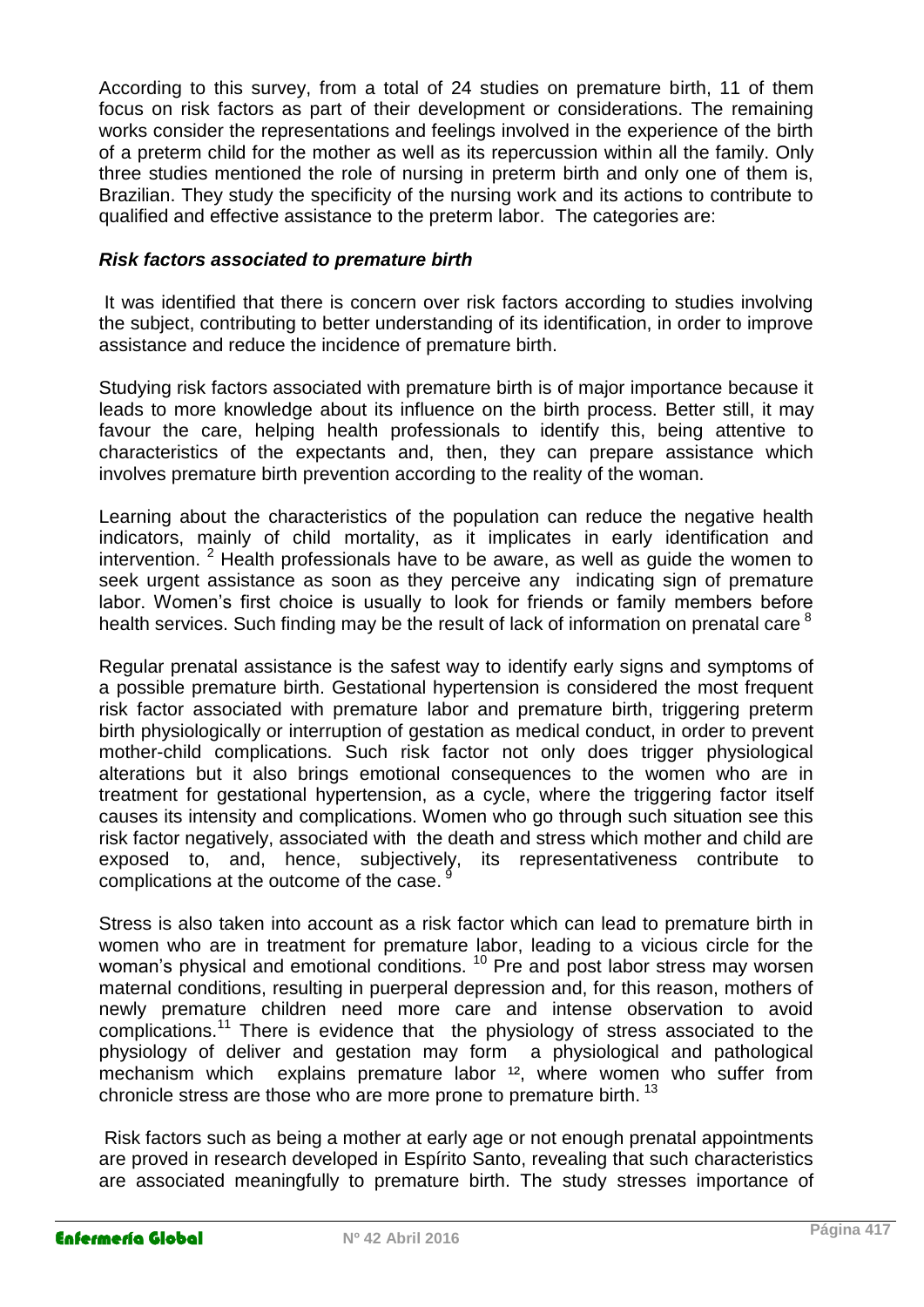prenatal properly carried out and of good quality, once it is possible the improper prenatal care visits or the lack of them are a risk factor to premature birth because these women were not seen during gestation and might not know enough about healthy habits during pregnancy and the risks associated to premature birth.<sup>14</sup> Another study developed in a city in Maranhão shows that prenatal assistance and healthy habits, when improperly taken, are situations which are linked to premature birth<sup>15</sup>

Other studies identifying risk factors associated to premature labor and its correlations verified placenta previa, diabetes and cardiovascular disease are positively associated to premature labor.<sup>16</sup> As well as that, unipara mothers with double gestation are likely to a highest incidence of premature birth and caesarian section.<sup>17</sup>

Prematurity poses a problem to public health as several risk factors are involved in the process. The professionals, thus, must identify the risk factors at an early stage and consider the hypothesis that a single factor was not responsible for the premature birth, but they must bear in mind that this a fact with multiple causes, which might be accounted for triggering this complication. By doing so, the outcome of each case may be satisfactory and maternal and fetal morbidity prevented.<sup>15</sup>

## *Prematurity: negative and positive aspects*

Some studies indicate the connection of prematurity with negative aspects, in the view of the women who experience this, as well as a factor related to life and health conditions of mother and child. However, one study found that prematurity, when overcome satisfactorily, brings to the mothers a feeling of intense care towards the child, of constant attention and a positive maternal adaptability to the needs of the child. It points out, meanwhile, that even though such characteristic present in mothers may be negative in certain aspects, as it may turn them into overprotective mothers  $18$ 

Prematurity may lead to this kind of feeling because it is factor of extreme concern over the health of the neonate as it contributes to his morbidity and mortality. Premature children are more likely, in the long term, to have severe consequences to their lives such as: blindness, cerebral paralysis, learning and development problems<sup>13</sup> This reality is a challenge to both parents and health workers. Parents face an unexpected situation, gestation is shortened and they must make decisions which will eventually interfere in the future of their children, as for the health staff, they must handle the situation in a way that might bring impact to the heath of the newborn baby and the mother, in the short and long term.  $1$ 

As soon as the woman comes across the experience of premature labor, her stress levels are inversely proportional to her gestational age, as the shorter the period of gestation she is at when the premature labor begins, the higher the level of stress. Thus, it is seen that stress is risk factor to premature birth and eventually contributes to an improper outcome of the case.  $20$ 

Social construction perceived by women who experienced premature birth is negatively seen during gestation, once they consider prematurity as associated to the image of death. After living this condition, many of whom find themselves hospitalizing their child in intensive care unit, building an image of disease associated to prematurity in puerperium. <sup>21</sup>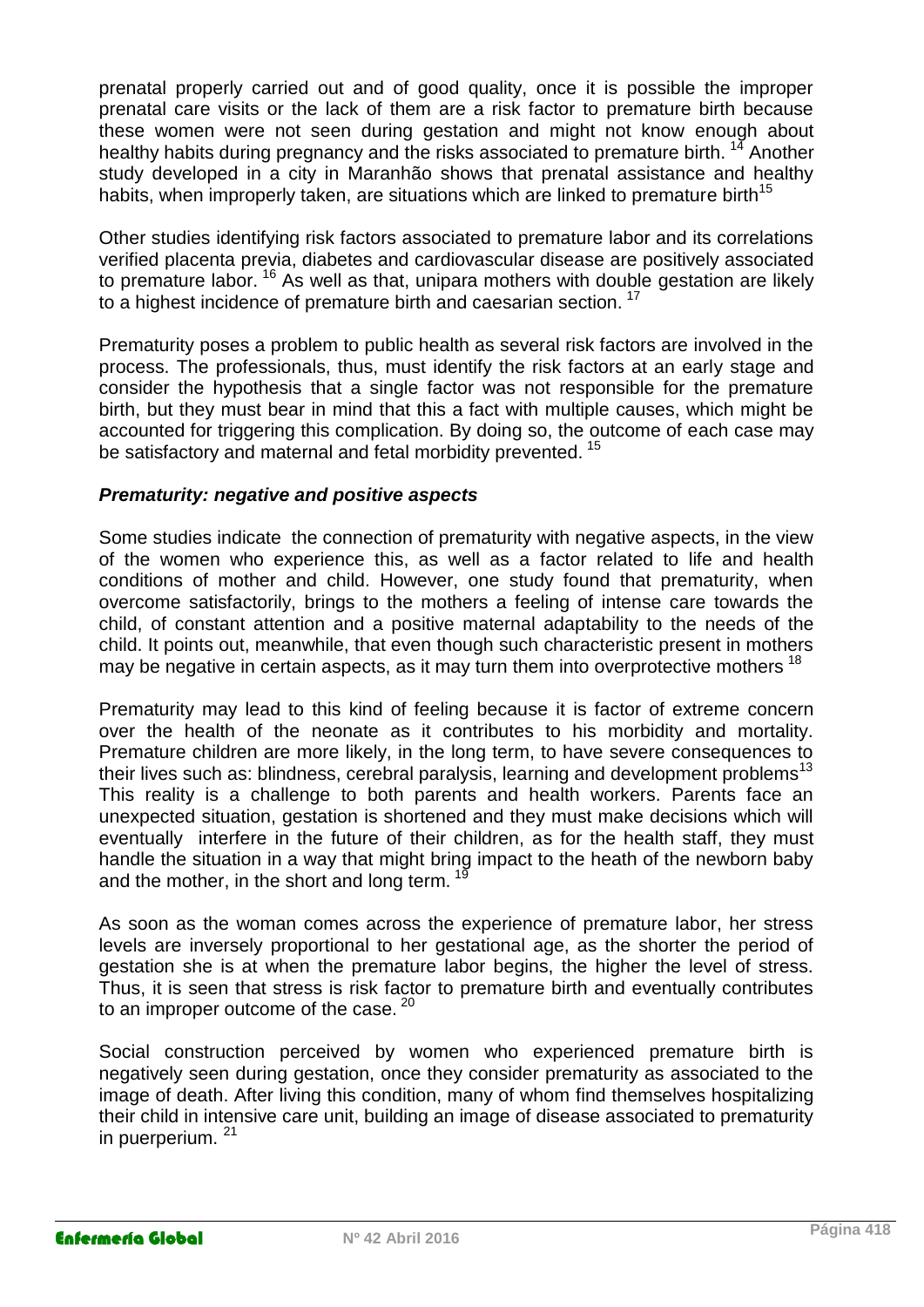It is also considered a negative aspect concerning prematurity the fact that the mother does not bring her child home with her after birth, as the baby is, usually, hospitalized for special care. The woman, in this case, replaces the role of the mother with the role of a companion, which disrupts the family dynamics, generating a feeling of losing control over a situation she is living.

Moreover, prematurity represents suffer to the women who lived this with their children, as they went through a moment which was supposed to be of healthy life cycle to the role of sick women who need special care. <sup>22</sup>, and this suffering moment lasts until the puerperal period.  $23$  From this context, it is understood the need to have support of members of the family, mainly from the father, who, in many cases, is not willing to handle the situation or, when he does, he also suffers emotional stress. As well as that, the care to a newborn baby requires financial support from the family for a long period, so that the child develops properly. <sup>24</sup>

For preventing prematurity and the negative consequences of what was mentioned above, it is necessary a net of attention to health which interferes positively before premature birth is settled. When prevention of premature birth is not possible, then, the actions which enable the labor and do not bring any higher risks to mother and child must be taken.

## *Professional conduct related to premature labor*

Faced with a situation of premature labor, the woman must be received, have proper assistance and be informed about her health, as well as the preventive measures in case of emergence. Moreover, it is essential that the professional identifies risk factors in the characteristics of the expectant at an early stage and that she has proper prenatal assistance, adding to this an efficient decision-making process in face of intercurrences. The event of a premature birth may be closely linked to the quality of attention received by the expectant, as well as the attitude of each Professional involved. <sup>21</sup>

The decision-making process of the staff assisting this moment must be shared with the women and their families. For a safe decision to be taken, there must be understanding and sharing of information related to the process of choice. The individual who understands the process he is going through and feels participative, Will contribute to a better treatment of his living conditions.<sup>19</sup> The Professional must not be the sole holder of knowledge and share it with the people involved, using accessible language to the reality of the women.<sup>14</sup>

Prenatal care represents an important ally in reducing the incidence of premature birth, once it is a means by which the characteristics signaling risk factors can be identified and the right measure can be implemented in order to prevent premature birth. The rise in the incidence of premature birth is accounted for the quality of prenatal care and its coverage .<sup>25</sup> Lack of prenatal assistance or improper number of appointments is considered a risk factor for premature birth and is closely linked to its incidence. <sup>9</sup> Some researchers stress that the quality of prenatal care does not interfere in the rate of premature birth, however, the early identification of risk factors, signals and symptoms are unarguable conducts in the prevention of prematurity.  $26$ 

The care related to the moment of birth and attention to the neonate are also conducts which are important to improve the quality of life of the mother-baby binomial. It must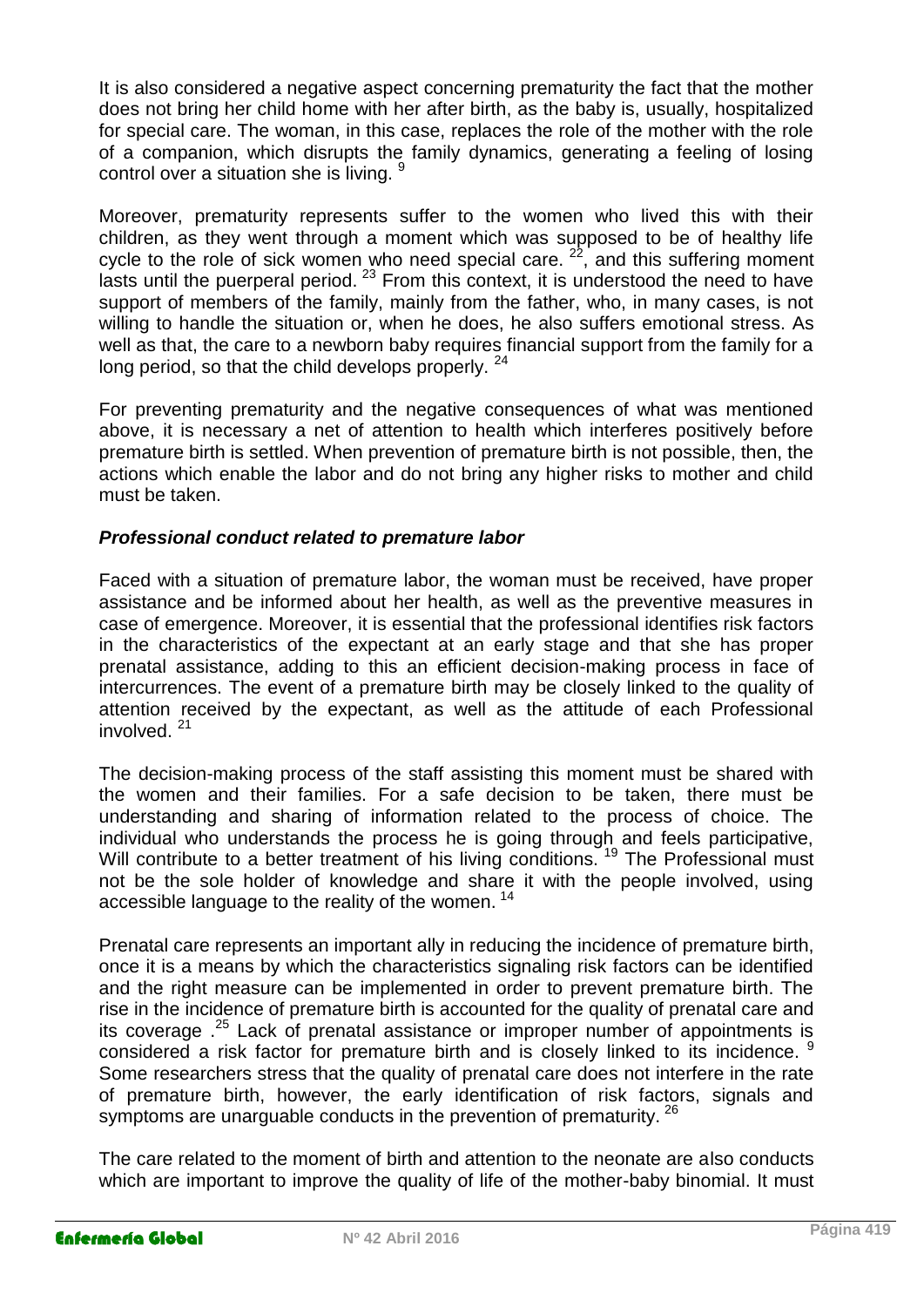be pointed out the relevance of the performance of the multidisciplinary staff in assisting premature labor, as different points of view can reach more profitable solutions to the health of the neonate and the parturient <sup>27</sup> There is, also, the technical capacity and facilities which are not always available to help the professional care in preventing, recovering or maintaining health, and when there is not enough of this, it leads to a meaningful loss of care in this context.<sup>2</sup>

Social support to the professionals who provide assistance to premature labor is mentioned in several studies which stress that the biological aspect is important, but the emotional aspect will also play a role in the outcome of the situation. Such conduct will lead to a decrease in the women's level of stress (risk factor to premature birth) as they see the multiprofessional staff as a partner; start to listen to orientations and to put information that was shared into practice.<sup>6</sup>

### *Nursing role in the assistance to premature labor*

Nursing must be able to support emotionally and solve any doubts the families might have about the hypothesis of a premature baby. Being on suppositions may add considerable uncertainty to the parturient and her family in what regards to her health and decision-making, thus, the nursing professional must be willing and eligible to contribute towards a less traumatic experience for the clients.<sup>19</sup>

The nurse must be aware, as well, of the physiological and psychological fragility of the woman who experiences the premature labor. Thus, it must be understood the moment of each client to speak and make decisions on her health and the baby's. Transparency of information about the case to the client is crucial for the understanding and decision-making to be effective and sound, so the conduct of the nurses must take all of these aspects into consideration.<sup>19</sup>

It is up to the nurse to plan the assistance, considering the personal knowledge of the woman and her family, particularly when it refers to her body and its present changes due to premature labor. In order to take this into action knowledge of the nurse about her client is necessary, as well as dialogue and use of education in health in the work process, favoring the woman's autonomy.<sup>22</sup>

When the conducts do not prevent the premature birth, the moment of birth must be experienced safely and calmly. The right measure taken by the nurse, at this point, bringing a humanized care, is the comprehension that this a time of fragility for the woman and her family, the need for a warm embrace at the neonatal unit and the emotional support. Thus, the experience of the parturient will be less traumatic. <sup>28</sup>

Clearly, the nurses must be alert to appreciate the feelings of women who go through a situation of premature labor as well as use strategies for them to feel supported throughout the process so that the moment is more satisfactory. There are not as many studies geared to nursing on prematurity as on other categories, so it is important to focus research on its own field, benefiting the knowledge of its category and strategies to practice in its work process.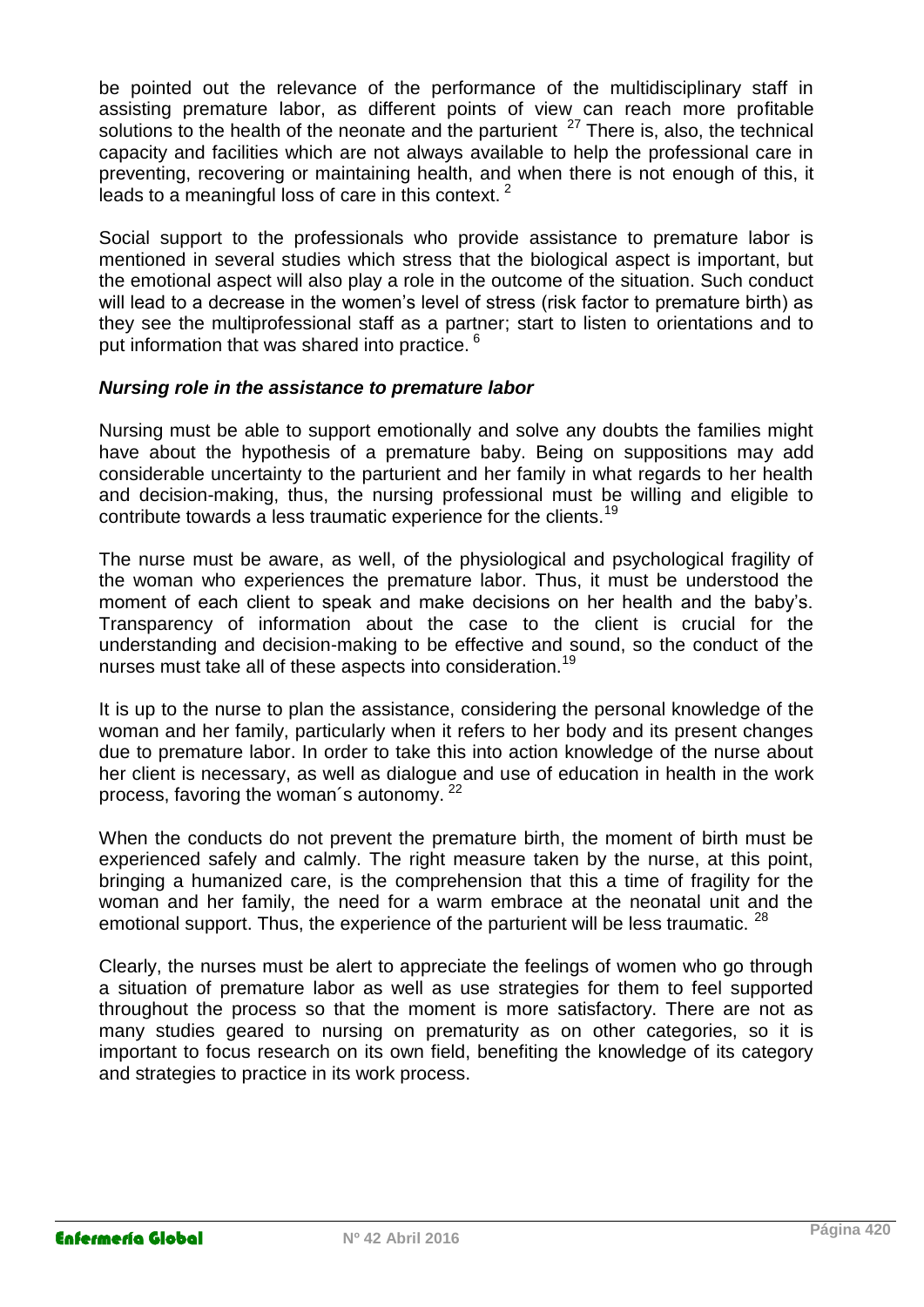## **CONCLUSION**

This study provided the knowledge on the scientific production on premature birth, which, mostly, deal with the risk factors for premature birth and stress the importance of prevention and proper handling of preterm birth to reduce morbimortality. Risk factors more mentioned in the literature as triggering premature birth were: gestational hypertension; stress; maternity at an early age; insufficient prenatal appointments; placenta previa; diabetes; expectant with cardiovascular disease and unipara with double gestation.

Literature shows that there is ambivalence in the views of women who live the experience of premature children. In some studies, prematurity was seen as something negative as it brings great concern to the woman and her family with the health of the newborn baby as well as anxiety, fear and stress, by contrast it was perceived that as soon as the woman can overcome satisfactorily this situation, it leads to feelings of deep affection and intense care to the child and more adaptation to supply his needs.

As for the conduct of the health professionals and the role of the nurse, it was possible to understand that it is up to them to provide adequate support to the mother and their families, based on solidarity and embrace, joining with technical and scientific knowledge to reduce morbimortality and face the situation as well as possible.

It is reinforced that the subject lacks in investigation in our country, seeking better understanding of the phenomenon of premature birth, on account of the fact that only eight studies accomplished the Brazilian reality. Moreover, it is clear the need for studies which focus on application and planning public policies in the working process of the professionals who provide assistance in the parturient-puerperal cycle, in order to assure humanized and qualified care to the mother-baby binomial, to the family and to society.

# **REFERENCES**

1- Betiol H, Barbieri MA, Silva AAM. Epidemiologia do nascimento pré-termo: tendências atuais. Rev Bras Ginecol Obstet. 2010; 32(2):57-60.

2- Ramos HAC, Cuman RKN. [Fatores de risco para prematuridade: pesquisa](http://pesquisa.bvsalud.org/enfermagem/resource/pt/lil-516414)  [documental.](http://pesquisa.bvsalud.org/enfermagem/resource/pt/lil-516414) Esc Anna Nery Rev Enferm. 2009; 13(2):297-304.

3- Marcho of Dimes, PMNCH, Save the Children, WHO. Born Too Soon: The Global Action Report on Preterm Birth. Eds CP Howson, MV Kinney, JE Lawn. World Health Organization. Geneva, 2012.

4- Brasil. Ministério da Saúde. Uma análise dos nascimentos no Brasil e regiões. Secretaria de Vigilância em Saúde, 2004.

5- Ministério da Saúde. O Brasil está entre os dez países com o maior número de partos prematuros, aponta OMS, 2008.

6- Ministério da Saúde. Manual técnico de gestação de alto risco. Ed MS. Brasilia, 2010.

7- Beyea SC, Nicoll ELH. Writing an integrative review. Aorn J 1998 April; 67(4):877- 80.

8- [Stringer M,](http://www.ncbi.nlm.nih.gov/pubmed?term=Stringer%20M%5BAuthor%5D&cauthor=true&cauthor_uid=18336443) [Gennaro S,](http://www.ncbi.nlm.nih.gov/pubmed?term=Gennaro%20S%5BAuthor%5D&cauthor=true&cauthor_uid=18336443) [Deatrick JA,](http://www.ncbi.nlm.nih.gov/pubmed?term=Deatrick%20JA%5BAuthor%5D&cauthor=true&cauthor_uid=18336443) [Founds S.](http://www.ncbi.nlm.nih.gov/pubmed?term=Founds%20S%5BAuthor%5D&cauthor=true&cauthor_uid=18336443) Symptoms described by African American women evaluated for preterm labor. [J Obstet Gynecol Neonatal](http://www.ncbi.nlm.nih.gov/pubmed/18336443)  [Nurs.](http://www.ncbi.nlm.nih.gov/pubmed/18336443) 2008;37(2):196-202.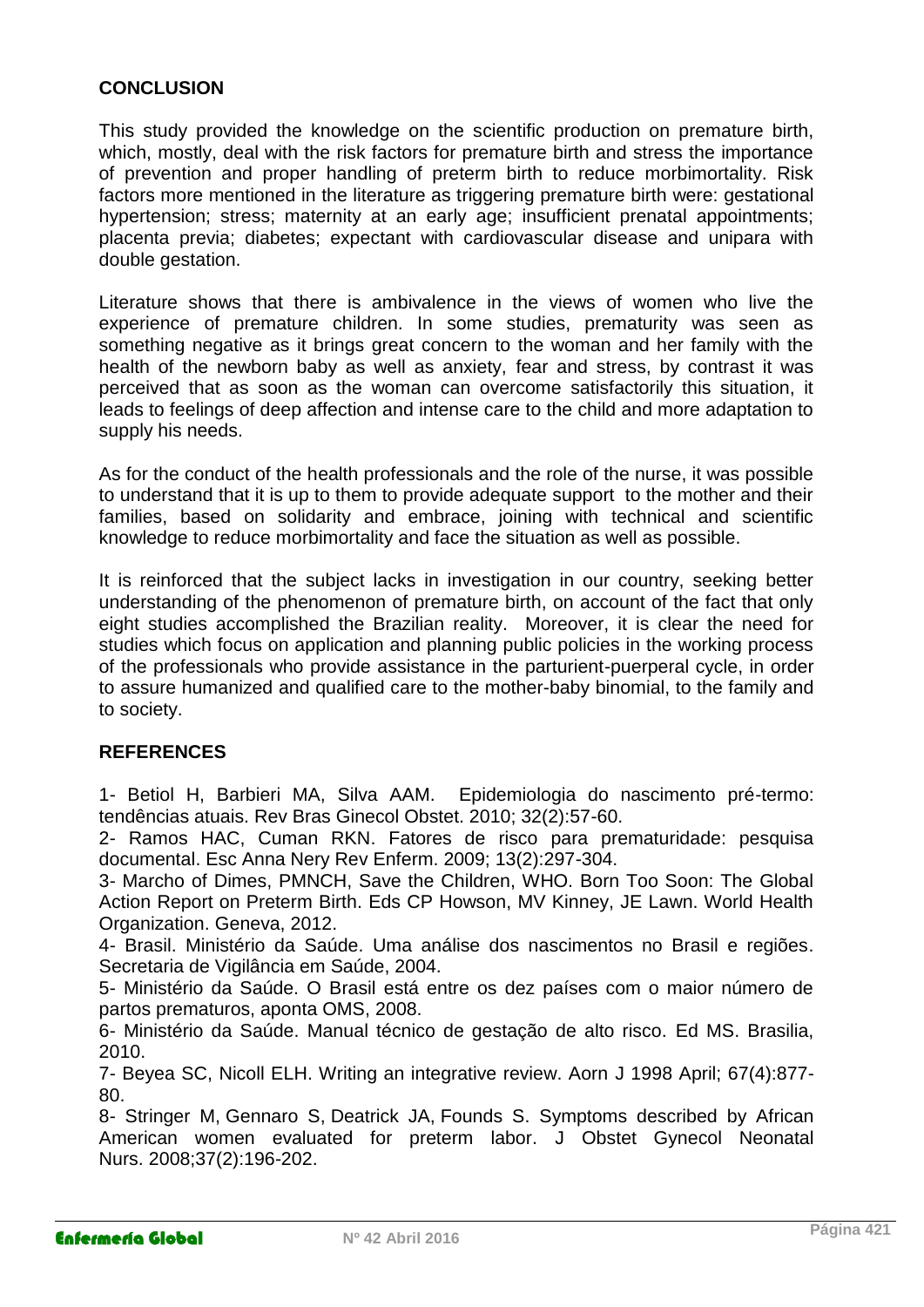9- Souza NL, Araújo ACPF, Costa ICC, Carvalho JBL, Silva MLC. [Representações de](http://pesquisa.bvsalud.org/enfermagem/resource/pt/lil-531572)  [mães sobre hospitalização do filho prematuro.](http://pesquisa.bvsalud.org/enfermagem/resource/pt/lil-531572) Rev Bras Enferm, Brasília 2009 set-out; 62(5):729-33.

10- Chuang LL, Lin LC, Cheng PJ, Chen CH, Wu SC, Chang CL. [Effects of a](http://pesquisa.bvsalud.org/enfermagem/resource/pt/mdl-21771042)  [relaxation training programme on immediate and prolonged stress responses in](http://pesquisa.bvsalud.org/enfermagem/resource/pt/mdl-21771042)  women [with preterm labour.](http://pesquisa.bvsalud.org/enfermagem/resource/pt/mdl-21771042) Journal of Advanced Nursing. 2012; 68(1):170–180.

11- Oskay IGU, Beji NK. [Biopsychosocial risk factors for preterm birth and postpartum](http://pesquisa.bvsalud.org/enfermagem/resource/pt/mdl-21320194)  [emotional well-being: a case-control study on Turkish women without chronic](http://pesquisa.bvsalud.org/enfermagem/resource/pt/mdl-21320194)  [illnesses.](http://pesquisa.bvsalud.org/enfermagem/resource/pt/mdl-21320194) [J Clin Nurs.](http://www.ncbi.nlm.nih.gov/pubmed/21320194) 2011 Mar; 20(5-6):653-65.

12- [Erdeve O,](http://www.ncbi.nlm.nih.gov/pubmed?term=Erdeve%20O%5BAuthor%5D&cauthor=true&cauthor_uid=19021100) [Arsan S,](http://www.ncbi.nlm.nih.gov/pubmed?term=Arsan%20S%5BAuthor%5D&cauthor=true&cauthor_uid=19021100) [Canpolat FE,](http://www.ncbi.nlm.nih.gov/pubmed?term=Canpolat%20FE%5BAuthor%5D&cauthor=true&cauthor_uid=19021100) [Ertem IO,](http://www.ncbi.nlm.nih.gov/pubmed?term=Ertem%20IO%5BAuthor%5D&cauthor=true&cauthor_uid=19021100) [Karagol BS,](http://www.ncbi.nlm.nih.gov/pubmed?term=Karagol%20BS%5BAuthor%5D&cauthor=true&cauthor_uid=19021100) [Atasay B](http://www.ncbi.nlm.nih.gov/pubmed?term=Atasay%20B%5BAuthor%5D&cauthor=true&cauthor_uid=19021100) et al. Does individual room implemented family-centered care contribute to mother-infant interaction in preterm deliveries necessitating neonatal intensive care unit hospitalization? [J Obstetrícia Saúde da Mulher](http://www.ncbi.nlm.nih.gov/entrez/eutils/elink.fcgi?dbfrom=pubmed&retmode=ref&cmd=prlinks&id=19114234) de 2009; 54(1):8-17.

13- [Gwen Latendresse](http://www.ncbi.nlm.nih.gov/pubmed/?term=Latendresse%20G%5Bauth%5D) CNM. The interaction between chronic stress and pregnancy: preterm birth from a biobehavioral perspective. [J Midwifery Womens](http://www.ncbi.nlm.nih.gov/entrez/eutils/elink.fcgi?dbfrom=pubmed&retmode=ref&cmd=prlinks&id=19114234)  Health. 2009; [54\(1\):8–17.](http://www.ncbi.nlm.nih.gov/entrez/eutils/elink.fcgi?dbfrom=pubmed&retmode=ref&cmd=prlinks&id=19114234)

14- Nader PRA, Cosme LA. [Parto prematuro de adolescentes: influência de fatores](http://pesquisa.bvsalud.org/enfermagem/resource/pt/lil-553805)  [sociodemográficos e reprodutivos, Espírito Santo, 2007.](http://pesquisa.bvsalud.org/enfermagem/resource/pt/lil-553805) Esc Anna Nery Rev Enferm 2010 abr-jun; 14(2):338-345

15- Almeida AC, Jesus ACP, Lima PFT, Araújo MFM, Araújo TM. [Fatores de risco](http://pesquisa.bvsalud.org/enfermagem/resource/pt/lil-647928)  [maternos para prematuridade em uma maternidade pública de Imperatriz-MA.](http://pesquisa.bvsalud.org/enfermagem/resource/pt/lil-647928) Rev Gaúcha Enferm., Porto Alegre (RS) 2012 jun; 33(2):86-94.

16- [Schoenfisch AL,](http://www.ncbi.nlm.nih.gov/pubmed?term=Schoenfisch%20AL%5BAuthor%5D&cauthor=true&cauthor_uid=18942663) [Dement JM,](http://www.ncbi.nlm.nih.gov/pubmed?term=Dement%20JM%5BAuthor%5D&cauthor=true&cauthor_uid=18942663) [Rodríguez-Acosta RL.](http://www.ncbi.nlm.nih.gov/pubmed?term=Rodr%C3%ADguez-Acosta%20RL%5BAuthor%5D&cauthor=true&cauthor_uid=18942663) Demographic, clinical and occupational characteristics associated with early onset of delivery: findings from the Duke Health and Safety Surveillance System, 2001-2004. [Am J Ind Med.](http://www.ncbi.nlm.nih.gov/pubmed/18942663) 2008 Dec; 51(12):911-22.

17- [Hannoun](http://translate.googleusercontent.com/translate_c?depth=1&hl=pt-PT&prev=/search%3Fq%3DEffect%2Bof%2Bparity%2Bon%2Bmaternal%2Band%2Bneonatal%2Boutcomes%2Bin%2Btwin%2Bgestations.%26biw%3D1600%26bih%3D799&rurl=translate.google.com.br&sl=en&u=http://www.ncbi.nlm.nih.gov/pubmed%3Fterm%3DHannoun%2520A%255BAuthor%255D%26cauthor%3Dtrue%26cauthor_uid%3D21615358&usg=ALkJrhhW1WPDK9LmXmWHhUUNdL7ZTSR3TA) A, [Usta IM](http://translate.googleusercontent.com/translate_c?depth=1&hl=pt-PT&prev=/search%3Fq%3DEffect%2Bof%2Bparity%2Bon%2Bmaternal%2Band%2Bneonatal%2Boutcomes%2Bin%2Btwin%2Bgestations.%26biw%3D1600%26bih%3D799&rurl=translate.google.com.br&sl=en&u=http://www.ncbi.nlm.nih.gov/pubmed%3Fterm%3DUsta%2520IM%255BAuthor%255D%26cauthor%3Dtrue%26cauthor_uid%3D21615358&usg=ALkJrhi81bZSMQz30uFYRyydarZM5ya7Ig) , [Awwad J](http://translate.googleusercontent.com/translate_c?depth=1&hl=pt-PT&prev=/search%3Fq%3DEffect%2Bof%2Bparity%2Bon%2Bmaternal%2Band%2Bneonatal%2Boutcomes%2Bin%2Btwin%2Bgestations.%26biw%3D1600%26bih%3D799&rurl=translate.google.com.br&sl=en&u=http://www.ncbi.nlm.nih.gov/pubmed%3Fterm%3DAwwad%2520J%255BAuthor%255D%26cauthor%3Dtrue%26cauthor_uid%3D21615358&usg=ALkJrhhnAEC8kb1iDTfbDVWC7i1t-0mvFQ) , [Moukalled D](http://translate.googleusercontent.com/translate_c?depth=1&hl=pt-PT&prev=/search%3Fq%3DEffect%2Bof%2Bparity%2Bon%2Bmaternal%2Band%2Bneonatal%2Boutcomes%2Bin%2Btwin%2Bgestations.%26biw%3D1600%26bih%3D799&rurl=translate.google.com.br&sl=en&u=http://www.ncbi.nlm.nih.gov/pubmed%3Fterm%3DMoukalled%2520D%255BAuthor%255D%26cauthor%3Dtrue%26cauthor_uid%3D21615358&usg=ALkJrhjEzLlyWdAGvfT3n9K8CquDaM4egQ) , [Yahya F](http://translate.googleusercontent.com/translate_c?depth=1&hl=pt-PT&prev=/search%3Fq%3DEffect%2Bof%2Bparity%2Bon%2Bmaternal%2Band%2Bneonatal%2Boutcomes%2Bin%2Btwin%2Bgestations.%26biw%3D1600%26bih%3D799&rurl=translate.google.com.br&sl=en&u=http://www.ncbi.nlm.nih.gov/pubmed%3Fterm%3DYahya%2520F%255BAuthor%255D%26cauthor%3Dtrue%26cauthor_uid%3D21615358&usg=ALkJrhjD2KgAgV-JflpIGSiU14t7wvERBg) , [Jurdi A](http://translate.googleusercontent.com/translate_c?depth=1&hl=pt-PT&prev=/search%3Fq%3DEffect%2Bof%2Bparity%2Bon%2Bmaternal%2Band%2Bneonatal%2Boutcomes%2Bin%2Btwin%2Bgestations.%26biw%3D1600%26bih%3D799&rurl=translate.google.com.br&sl=en&u=http://www.ncbi.nlm.nih.gov/pubmed%3Fterm%3DJurdi%2520A%255BAuthor%255D%26cauthor%3Dtrue%26cauthor_uid%3D21615358&usg=ALkJrhjMu9Pt4W7P-LmfcMCc7vA1bV-ycQ) et al. [Effect of](http://pesquisa.bvsalud.org/enfermagem/resource/pt/mdl-21615358)  [parity on maternal and neonatal outcomes in twin gestations.](http://pesquisa.bvsalud.org/enfermagem/resource/pt/mdl-21615358) [Acta Obstet Gynecol](http://translate.googleusercontent.com/translate_c?depth=1&hl=pt-PT&prev=/search%3Fq%3DEffect%2Bof%2Bparity%2Bon%2Bmaternal%2Band%2Bneonatal%2Boutcomes%2Bin%2Btwin%2Bgestations.%26biw%3D1600%26bih%3D799&rurl=translate.google.com.br&sl=en&u=http://www.ncbi.nlm.nih.gov/pubmed/21615358&usg=ALkJrhj56wv0pFITVb8-o8ATARuA1HCCyQ)  [Scand](http://translate.googleusercontent.com/translate_c?depth=1&hl=pt-PT&prev=/search%3Fq%3DEffect%2Bof%2Bparity%2Bon%2Bmaternal%2Band%2Bneonatal%2Boutcomes%2Bin%2Btwin%2Bgestations.%26biw%3D1600%26bih%3D799&rurl=translate.google.com.br&sl=en&u=http://www.ncbi.nlm.nih.gov/pubmed/21615358&usg=ALkJrhj56wv0pFITVb8-o8ATARuA1HCCyQ) 2012 Jan; 91(1):117-21.

18- López NC, Rodríguez LM. Visión de las madres en el cuidado del hijo prematuro en el hogar / Vision of mothers in care of premature babies at home. av. Enferm., xxix, 2011(1):120-129.

19- Kavanaugh K, Moro TT, Savage TA, Reyes M, Wydra M. [Supporting parents'](http://pesquisa.bvsalud.org/enfermagem/resource/pt/mdl-19474588)  [decision making surrounding the anticipated birth of an extremely premature infant.](http://pesquisa.bvsalud.org/enfermagem/resource/pt/mdl-19474588) [J](http://portal.revistas.bvs.br/transf.php?xsl=xsl/titles.xsl&xml=http://catserver.bireme.br/cgi-bin/wxis1660.exe/?IsisScript=../cgi-bin/catrevistas/catrevistas.xis|database_name=TITLES|list_type=title|cat_name=ALL|from=1|count=50&lang=pt&comefrom=home&home=false&task=show_magazines&request_made_adv_search=false&lang=pt&show_adv_search=false&help_file=/help_pt.htm&connector=ET&search_exp=J%20Perinat%20Neonatal%20Nurs)  [Perinat Neonatal Nurs;](http://portal.revistas.bvs.br/transf.php?xsl=xsl/titles.xsl&xml=http://catserver.bireme.br/cgi-bin/wxis1660.exe/?IsisScript=../cgi-bin/catrevistas/catrevistas.xis|database_name=TITLES|list_type=title|cat_name=ALL|from=1|count=50&lang=pt&comefrom=home&home=false&task=show_magazines&request_made_adv_search=false&lang=pt&show_adv_search=false&help_file=/help_pt.htm&connector=ET&search_exp=J%20Perinat%20Neonatal%20Nurs) 2009 Apr-Jun; 23(2):159-70.

20- [Gennaro S,](http://www.ncbi.nlm.nih.gov/pubmed?term=Gennaro%20S%5BAuthor%5D&cauthor=true&cauthor_uid=18811773) [Shults J,](http://www.ncbi.nlm.nih.gov/pubmed?term=Shults%20J%5BAuthor%5D&cauthor=true&cauthor_uid=18811773) [Garry DJ.](http://www.ncbi.nlm.nih.gov/pubmed?term=Garry%20DJ%5BAuthor%5D&cauthor=true&cauthor_uid=18811773) [Stress and preterm labor and birth in Black](http://pesquisa.bvsalud.org/enfermagem/resource/pt/mdl-18811773)  [women.](http://pesquisa.bvsalud.org/enfermagem/resource/pt/mdl-18811773) [J Obstet Gynecol Neonatal Nurs.](http://www.ncbi.nlm.nih.gov/pubmed/18811773) 2008 Sep-Oct;37(5):538-45.

21- Souza NL, Araújo ACPF, Costa ICC. [Significados atribuídos por puérperas às](http://pesquisa.bvsalud.org/enfermagem/resource/pt/lil-611545)  [síndromes hipertensivas da gravidez e nascimento prematuro.](http://pesquisa.bvsalud.org/enfermagem/resource/pt/lil-611545) Rev Esc Enferm USP2011; 45(6):1285-92.

22- [Rattasumpun P,](http://www.ncbi.nlm.nih.gov/pubmed?term=Rattasumpun%20P%5BAuthor%5D&cauthor=true&cauthor_uid=18758334) [Raines DA.](http://www.ncbi.nlm.nih.gov/pubmed?term=Raines%20DA%5BAuthor%5D&cauthor=true&cauthor_uid=18758334) [The experience of Thai women facing the onset of](http://pesquisa.bvsalud.org/enfermagem/resource/pt/mdl-18758334)  [preterm labor.](http://pesquisa.bvsalud.org/enfermagem/resource/pt/mdl-18758334) [MCN Am J Matern Child Nurs.](http://www.ncbi.nlm.nih.gov/pubmed/18758334) 2008 Sep-Oct; 33(5):302-6.

23- [Brandon DH,](http://www.ncbi.nlm.nih.gov/pubmed?term=Brandon%20DH%5BAuthor%5D&cauthor=true&cauthor_uid=22092914) [Tully KP,](http://www.ncbi.nlm.nih.gov/pubmed?term=Tully%20KP%5BAuthor%5D&cauthor=true&cauthor_uid=22092914) [Silva SG,](http://www.ncbi.nlm.nih.gov/pubmed?term=Silva%20SG%5BAuthor%5D&cauthor=true&cauthor_uid=22092914) [Malcolm WF,](http://www.ncbi.nlm.nih.gov/pubmed?term=Malcolm%20WF%5BAuthor%5D&cauthor=true&cauthor_uid=22092914) [Murtha AP,](http://www.ncbi.nlm.nih.gov/pubmed?term=Murtha%20AP%5BAuthor%5D&cauthor=true&cauthor_uid=22092914) [Turner BS,](http://www.ncbi.nlm.nih.gov/pubmed?term=Turner%20BS%5BAuthor%5D&cauthor=true&cauthor_uid=22092914) [Holditch-](http://www.ncbi.nlm.nih.gov/pubmed?term=Holditch-Davis%20D%5BAuthor%5D&cauthor=true&cauthor_uid=22092914)[Davis D.](http://www.ncbi.nlm.nih.gov/pubmed?term=Holditch-Davis%20D%5BAuthor%5D&cauthor=true&cauthor_uid=22092914) [Emotional responses of mothers of late-preterm and term infants.](http://pesquisa.bvsalud.org/enfermagem/resource/pt/mdl-22092914) [J Obstet](http://www.ncbi.nlm.nih.gov/pubmed/22092914)  [Gynecol Neonatal Nurs.](http://www.ncbi.nlm.nih.gov/pubmed/22092914) 2011 Nov-Dec; 40(6):719-31.

24- Lederman RP. Preterm birth prevention: a mandate for psychosocial assessmen[tIssues Ment Health Nurs.](http://www.ncbi.nlm.nih.gov/pubmed/21341950) 2011; 32(3):163-9

25- Guimarães EC, Melo ECP. [Características do apoio social associados à](http://pesquisa.bvsalud.org/enfermagem/resource/pt/bde-20006)  [prematuridade em uma população de puérperas de baixa renda.](http://pesquisa.bvsalud.org/enfermagem/resource/pt/bde-20006) Esc Anna Nery (impr.)2011 jan-mar; 15(1):54-61.

26- Judith AM. Antepartum bed rest for pregnancy complications: efficacy and safety for preventing preterm birth. Bilogical Research for Nursing 2010; 12(2):106-124.